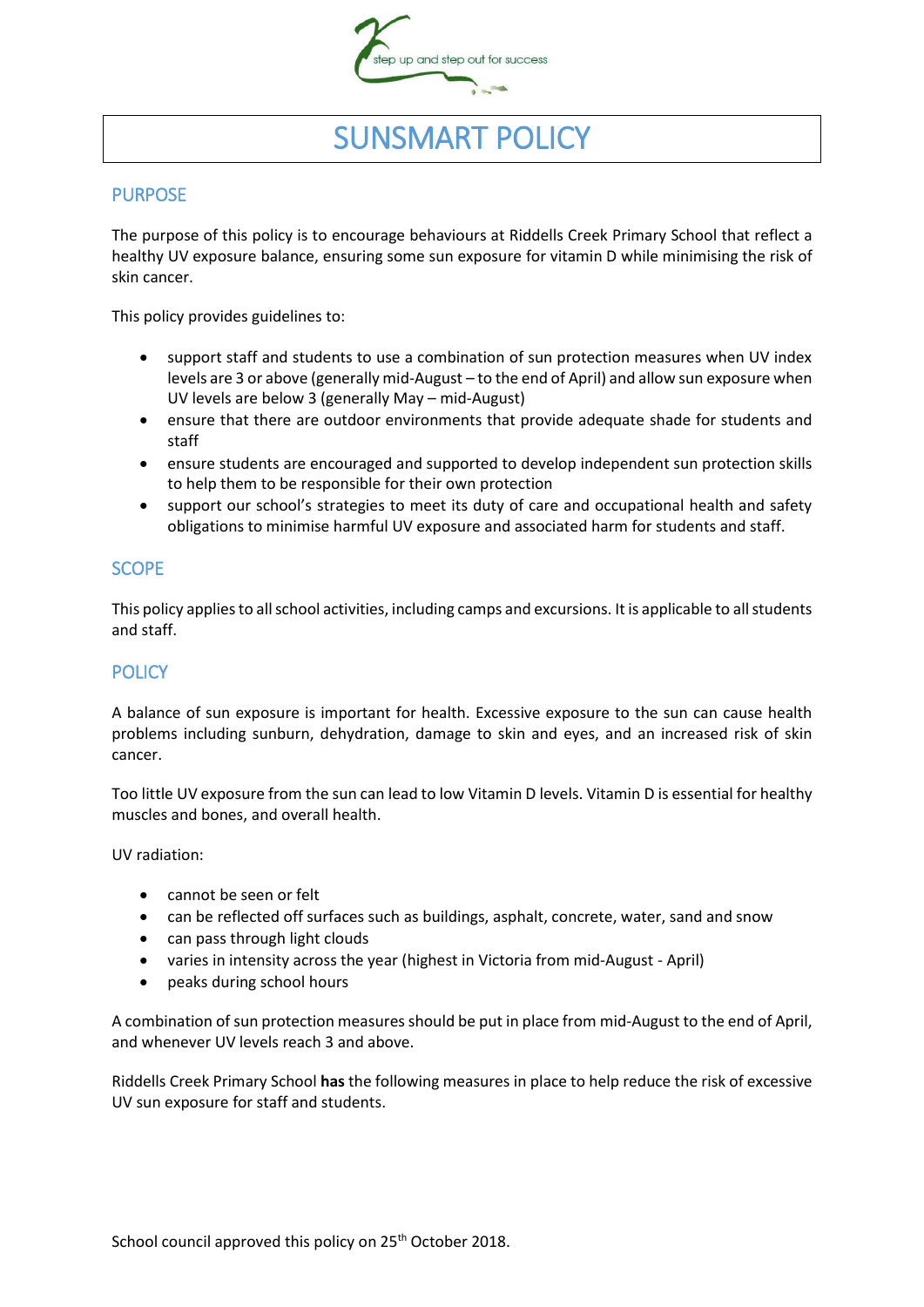

### Shade

Riddells Creek Primary School will provide for sufficient options for shelter and trees to provide shade on school grounds, particularly in places such as:

- Maintenance of trees to provide shade where practical
- In master planning, the school will allocate areas where shade will be implemented based on funding received and fundraising monies raised.

When building works or grounds maintenance is conducted at Riddells Creek Primary School that may impact on the level of shading available to staff and students, a review of the shaded areas available will be conducted and further shading installed as appropriate dependent on funds.

#### Sun protective uniform/clothing

Riddells Creek Primary School's school uniform and dress code includes sun-protective clothing, including:

- loose, cool, closely-woven fabric
- shirts with a collar and/or high necklines
- tops with elbow length or long sleeves
- longer style shorts and skirts
- rash vests or t-shirts for outdoor swimming activities.

At recess and lunch times from mid-August to the end of April, and whenever UV levels reach 3 and above, all students **must** wear a hat when playing outside.

Students are required to wear a school hat or another hat style that protects the face, neck and ears when outdoors, for example broad-brimmed, legionnaire or bucket. Students who may not be wearing appropriate protective clothing or a hat may be asked to play in the shade or in a suitable area protected from the sun.

#### Sunscreen

Riddells Creek Primary School encourages all staff and students to apply SPF 30+ (or higher) broadspectrum, water-resistant sunscreen daily at a minimum from mid-August to the end of April, and whenever UV levels reach 3 and above. Sunscreen should be applied at least 20 minutes before going outdoors, and reapplied every two hours if necessary.

Riddells Creek Primary School has strategies in place to remind students to apply sunscreen before going outdoors [for example i.e. reminder notices, sunscreen monitors, sunscreen buddies].

Staff and families should role model SunSmart behaviour and are encouraged to apply SPF 30+ (or higher) broad-spectrum, water-resistant sunscreen when outside from September to the end of April or whenever UV levels reach 3 and above.

#### Curriculum

Students at our school are encouraged to make healthy choices, and are supported to understand the benefits and risks of sun exposure. Riddells Creek Primary School will address sun, UV safety and Vitamin D education as part of Health Education Prep-Year 6.